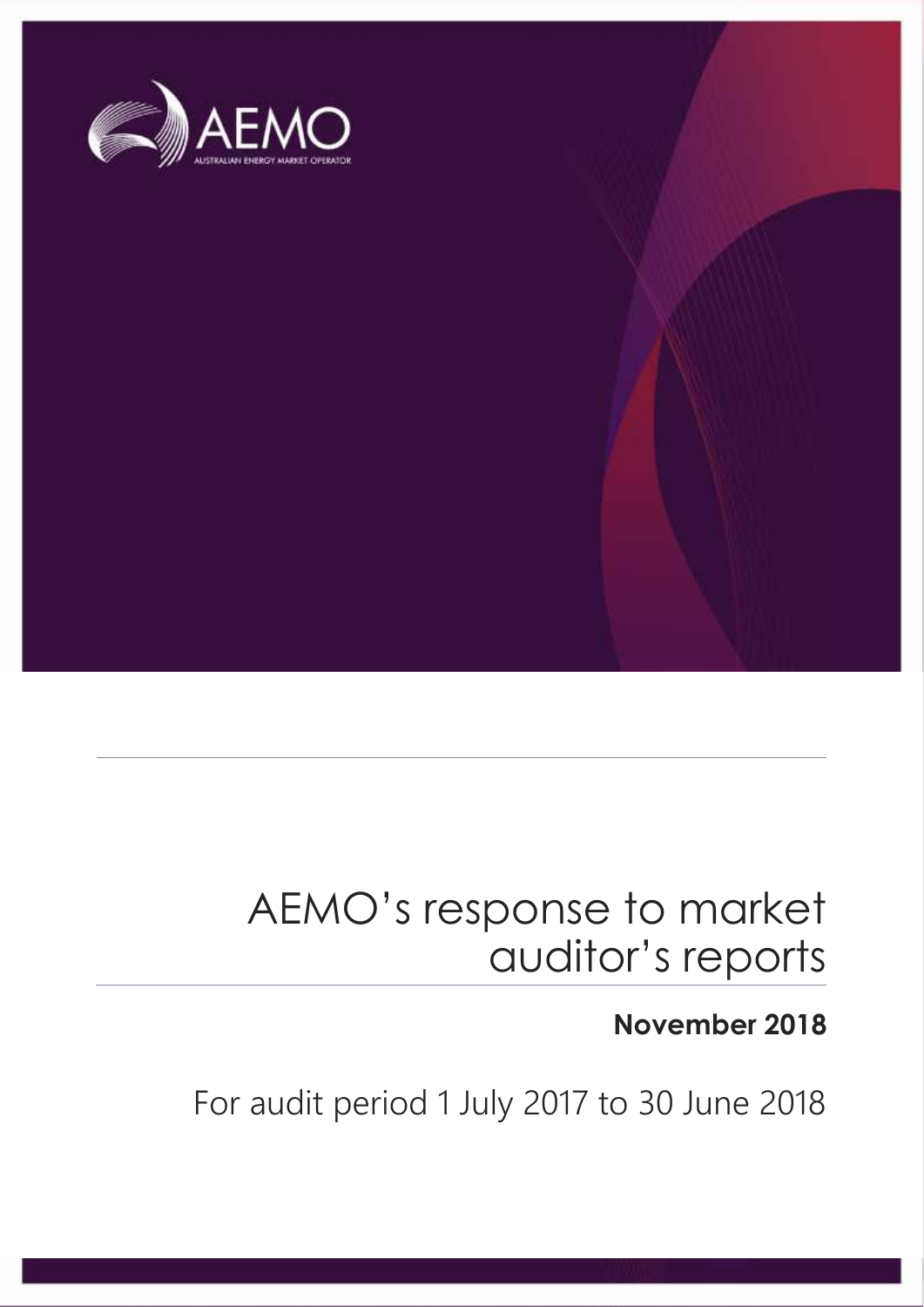### **Important notice**

### **PURPOSE**

AEMO has prepared this document in response to the Market Auditor's reports for the annual Wholesale Electricity Market and Gas Services Information audits conducted for the period 1 July 2017 to 30 June 2018, as at the date of publication.

#### **DISCLAIMER**

This document or the information in it may be subsequently updated or amended. This document does not constitute legal or business advice, and should not be relied on as a substitute for obtaining detailed advice about the Wholesale Electricity Market, the Wholesale Electricity Market Rules, the Gas Services Information Rules, or any other applicable laws, procedures or policies. AEMO has made every effort to ensure the quality of the information in this document but cannot guarantee its accuracy or completeness.

Accordingly, to the maximum extent permitted by law, AEMO and its officers, employees and consultants involved in the preparation of this document:

- make no representation or warranty, express or implied, as to the currency, accuracy, reliability or completeness of the information in this document; and
- are not liable (whether by reason of negligence or otherwise) for any statements or representations in this document, or any omissions from it, or for any use or reliance on the information in it.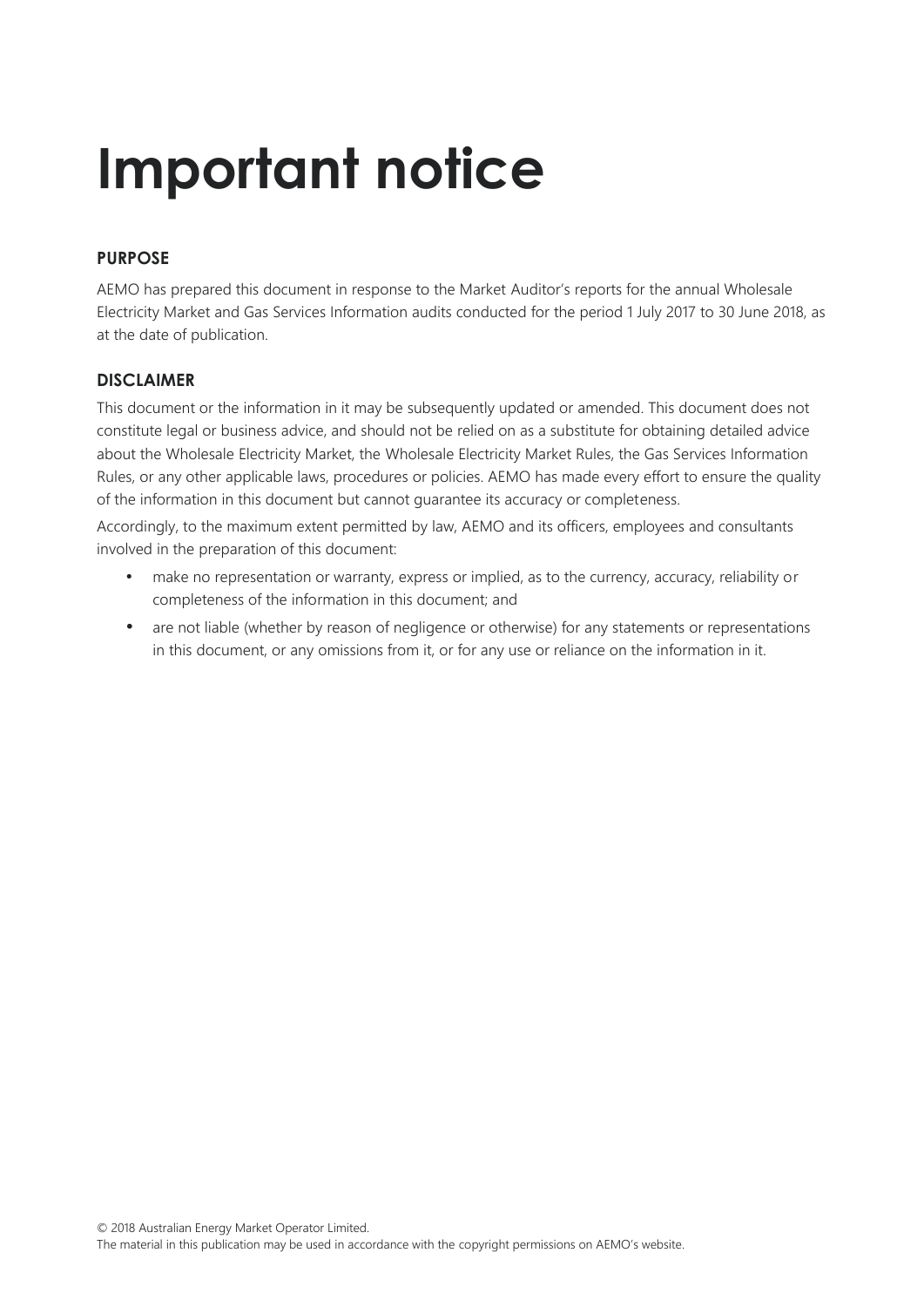## **1. Background**

The Wholesale Electricity Market (WEM) Rules and the Gas Services Information (GSI) Rules require AEMO to appoint a market auditor to conduct the WA electricity and gas market audits. The audits are compliance based reviews of AMEO's obligations under the WEM Rules and the GSI Rules and associated procedures.

The WEM Rules and the GSI Rules require two annual audits to be undertaken:

- 1. Audit 1 WEM Electricity Compliance Audit; and
- 2. Audit 2 GSI Gas Compliance Audit.

AEMO appointed Robinson Bowmaker Paul (RBP) to conduct the market audits for the period 1 July 2017 to 30 June 2018.

The final audit reports prepared by RBP can be found on AEMO's website at <http://aemo.com.au/Electricity/Wholesale-Electricity-Market-WEM/Compliance-and-audit> and should be read in conjunction with this report.

This report sets out the matters that AEMO accepts and does not accept (and reasons for those views) with respect to the final audit reports as required under clause 2.14.4(b) of the WEM Rules and rule 174(3) of the GSI Rules.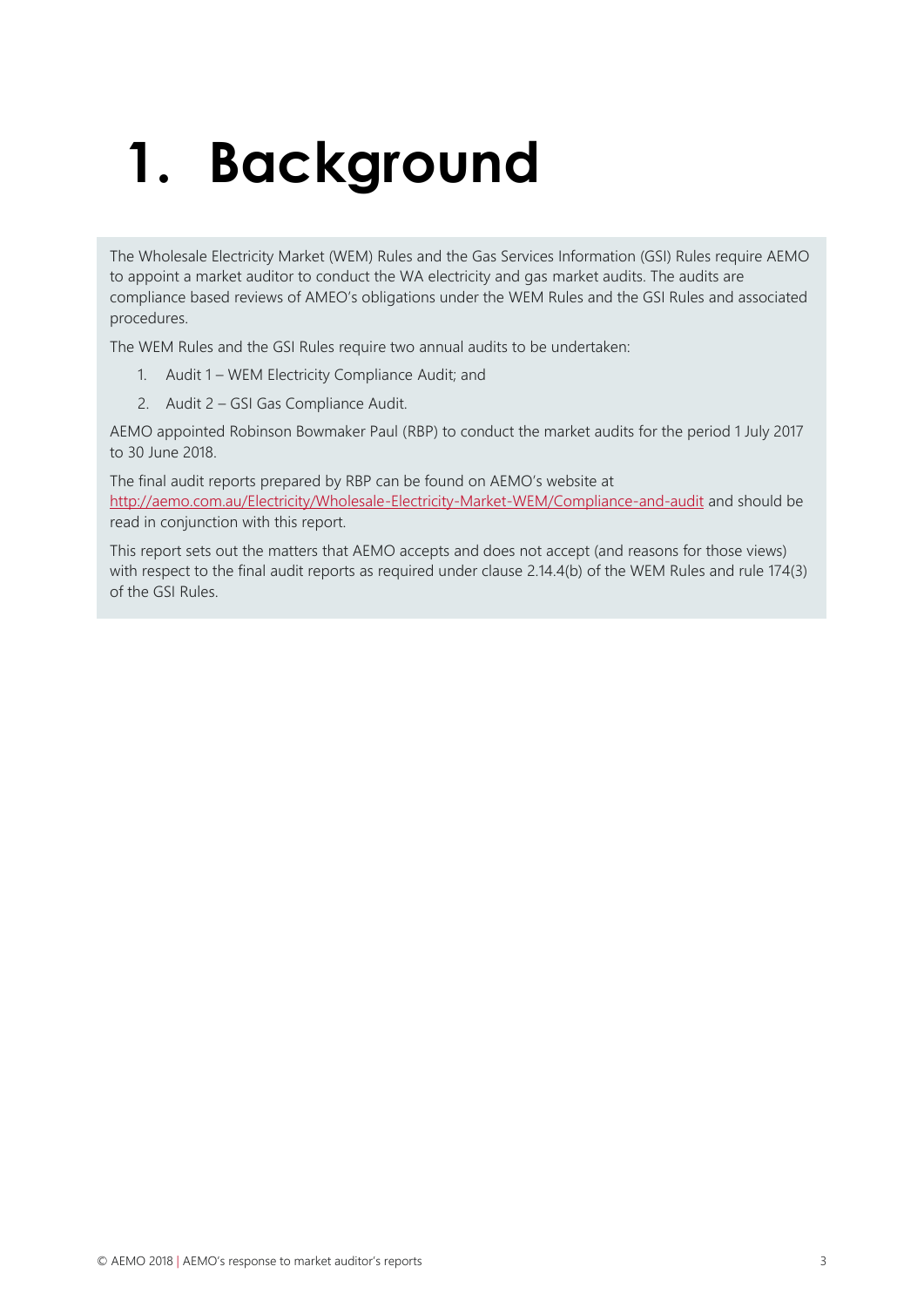# **2. AEMO's response**

### 2.1 Overview

AEMO accepts all of RBP's findings and recommendations with respect to final audit reports 1 and 2 with the exception of the two findings and recommendations contained in audit report 1, listed below.

| Reference | <b>Finding</b>                                                                                                 | <b>Recommendation</b>                                                                                                                                                                                                                                                         |
|-----------|----------------------------------------------------------------------------------------------------------------|-------------------------------------------------------------------------------------------------------------------------------------------------------------------------------------------------------------------------------------------------------------------------------|
| 17WEM2.11 | There is room to better align<br>the dispatch process with<br>market objectives around<br>economic efficiency. | No current action.<br>In the long term, market dispatch timing will be<br>addressed as part of market reform.                                                                                                                                                                 |
| 17WEM2.51 | Lack of clarity over correct<br>temperature for maximum<br>facility capacity under<br>Appendix 1(b)iii.        | Once rule change is complete, work with the<br>Market Operations team to investigate whether the<br>value under Appendix 1(b)iii (the sent-out capacity<br>of the generator, expressed in MW) should all be 15<br>degrees and update the WEM Registration<br>Technical Guide. |
|           |                                                                                                                | Then ensure all capacity data is compliant.<br>2.                                                                                                                                                                                                                             |

### 2.2 Reasons

#### **17WEM2.11**

- This audit finding was raised in the 2017 WEM Electricity Compliance Audit. The recommendation in that audit report involved investigating the feasibility of updating software to recalculate and issue Dispatch Instructions at 5 minute intervals.
- AEMO accepted the recommendation and actioned two items to address the finding; a training module for Real Time Operations controllers regarding security contingencies and constraints, and a high level review of the feasibility of the system changes.
- A training scenario regarding contingencies and constraints was developed and now forms part of the Real Time Operations controller assessments.
- An investigation considered increasing the frequency of the Real Time Dispatch Engine (RTDE) from the current 10 minutes to 5 minute intervals. This investigation concluded that:
	- It is technically feasible to reduce the frequency to 5 minutes.
	- Such a change would double the manual process effort related to Dispatch Instructions for the marginal Facility and may have potential ramifications on control room processes.
	- The effort required to ensure no untoward IT consequences or settlement outcomes of such a change would be large given the essential nature of the automated dispatch engine.
	- There are many other competing projects which would require the same resources to deliver Market Reform, the System Management Systems Transfer, Rule Changes and other critical requirements.
	- The marginal improvement in market outcomes of such a change would be outweighed by other projects AEMO intends to deliver in the operational and Ancillary Services space.